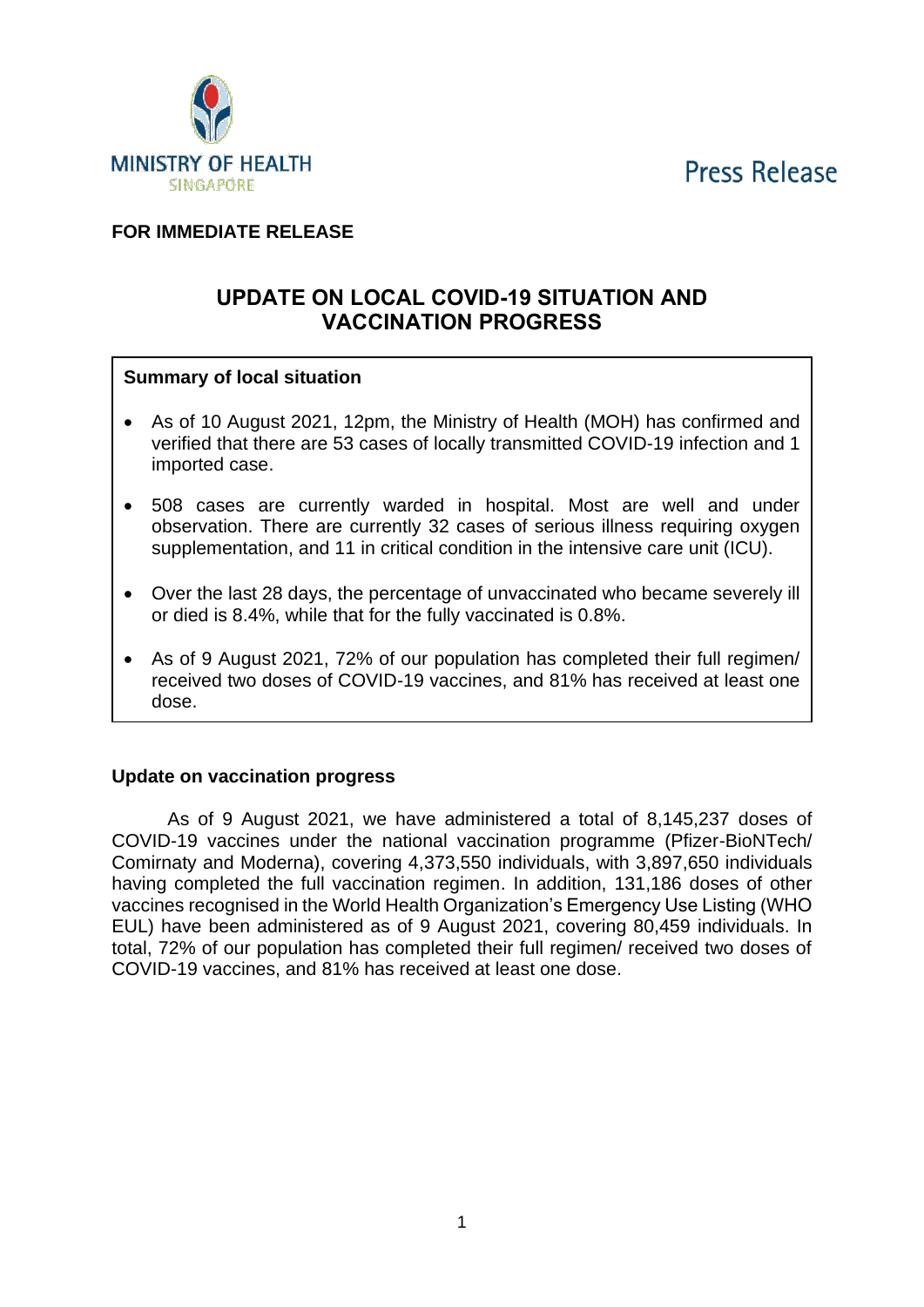

Figure 1: Percentage of Total Population who Received At Least First Dose<sup>1</sup> and Completed Full Regimen of NVP and WHO EUL Vaccines<sup>2</sup>

**Figure 2:** Percentage of Vaccinated Individuals who Received At Least First Dose of NVP and WHO EUL Vaccines by Age Group



<sup>&</sup>lt;sup>1</sup> Based on National Immunisation Registry data.

<sup>&</sup>lt;sup>2</sup> Full regimen refers to individuals who have received both doses of the vaccine or one dose for vaccinated recovered individuals.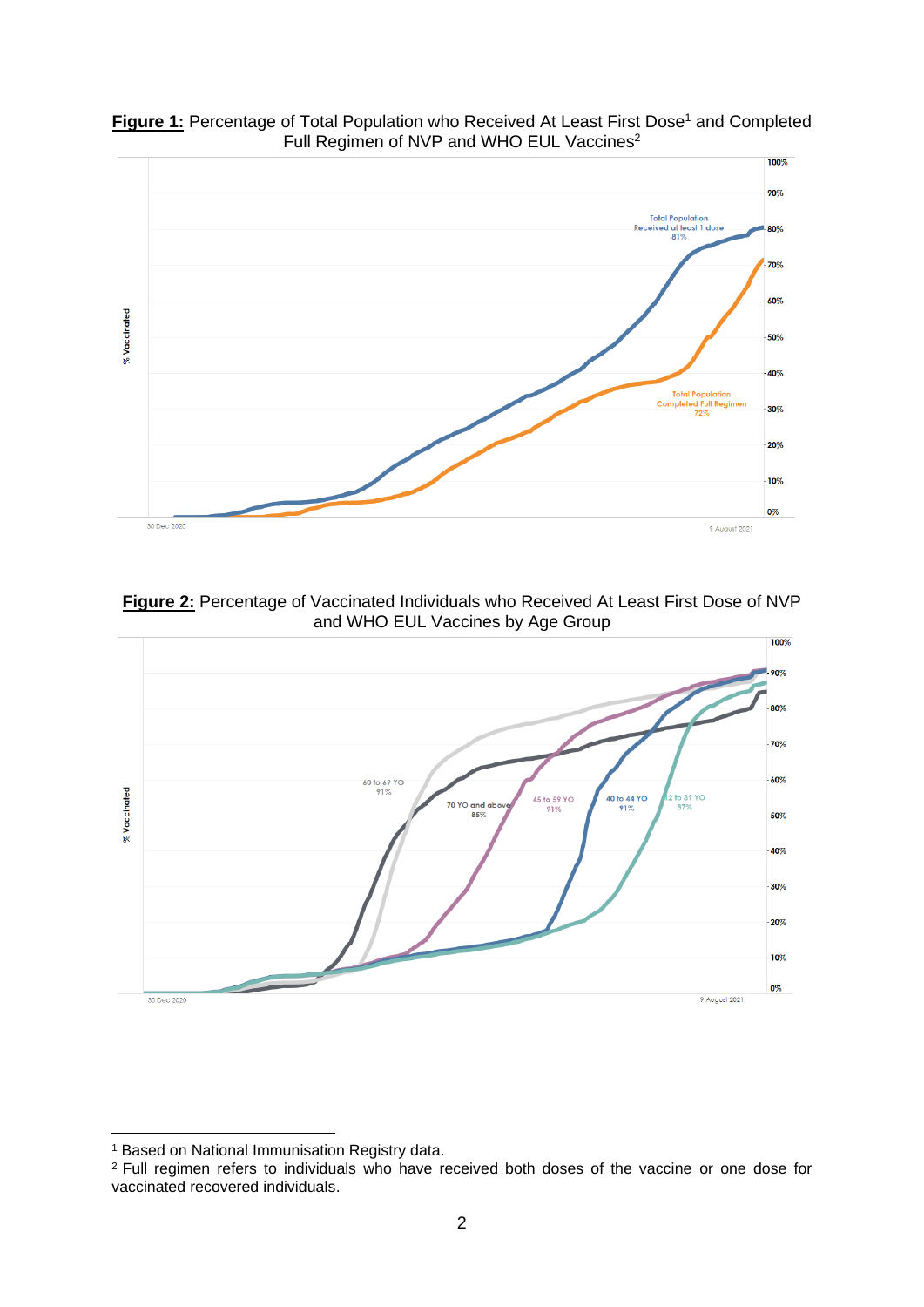

**Figure 3:** Percentage of Individuals who Completed Full Regimen of NVP and WHO EUL Vaccines by Age Group

**Figure 4:** Total number of doses administered



### **Condition of hospitalised cases**

2. 508 cases are currently warded in hospital. There are currently 32 cases of serious illness requiring oxygen supplementation, and 11 in critical condition in the ICU. 6 amongst these 43 cases are fully vaccinated. Of those who have fallen very ill, 35 are seniors above 60 years, of whom 29 are completely unvaccinated or partially vaccinated.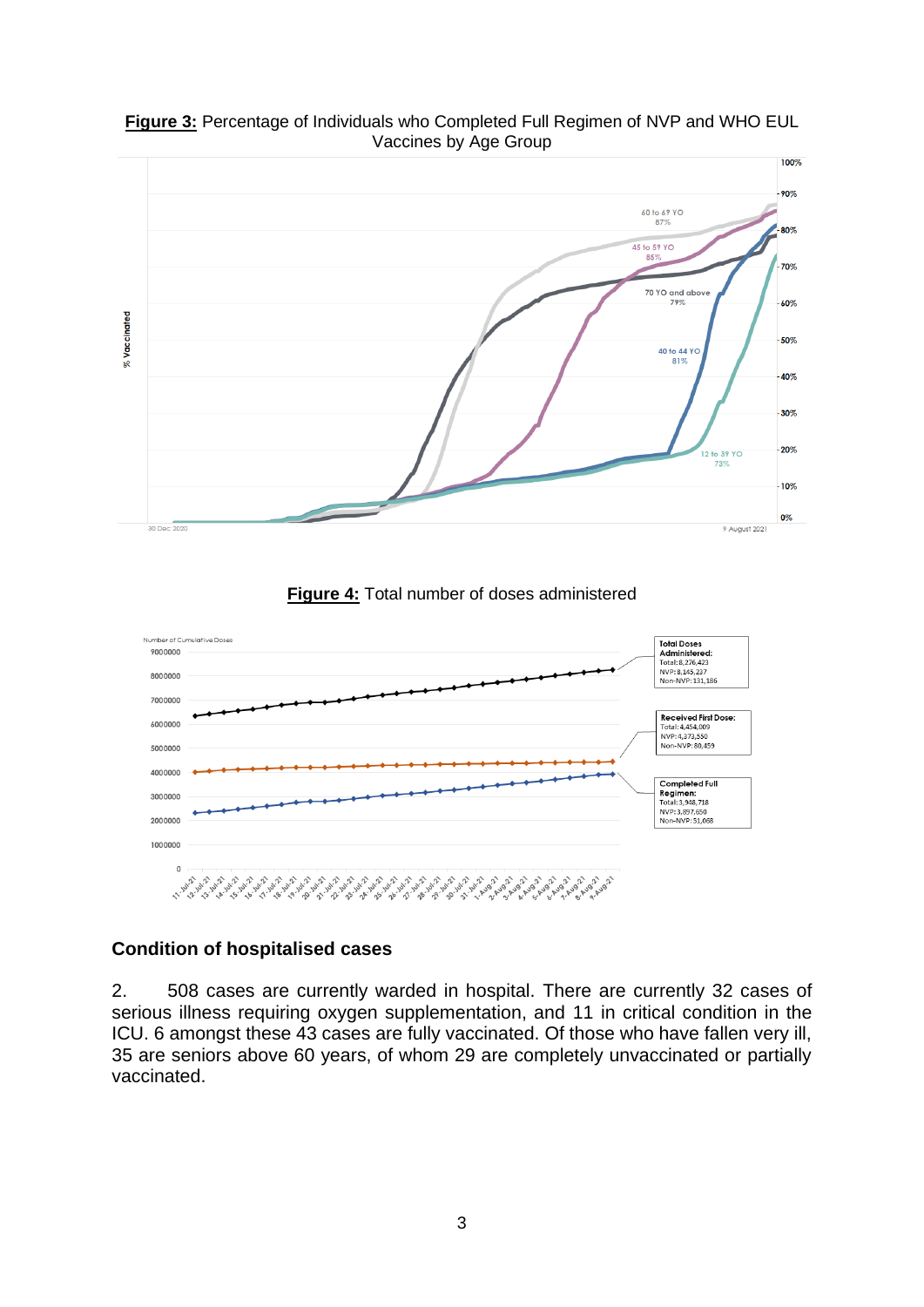

**Figure 5:** Number of Active Cases in ICU or Requiring Oxygen Supplementation

**Figure 6:** Deaths and Active Cases in ICU or Requiring Oxygen Supplementation, by Age Group



3. There is continuing evidence that almost all fully-vaccinated individuals do not suffer serious disease when infected, unless if they had underlying medical conditions that made them more susceptible. Over the last 28 days, the percentage of unvaccinated who became severely ill or died is 8.4%, while that for the fully vaccinated is 0.8%.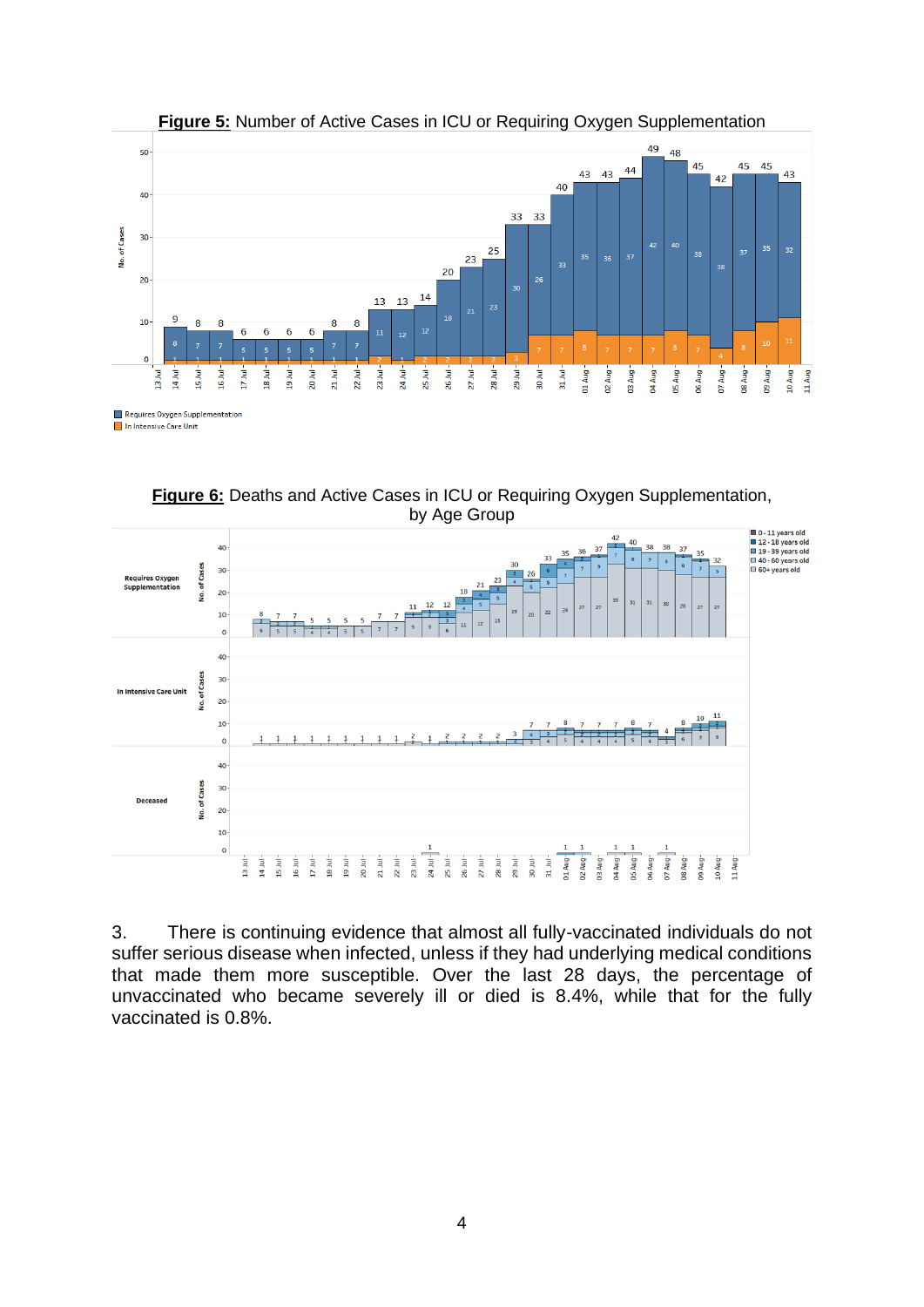

#### **Figure 7:** Local Cases in the Last 28 Days by Vaccination Status & Severity of Condition<sup>3</sup>

**Figure 8:** Deaths and Active Cases in ICU or Requiring Oxygen Supplementation, by Vaccination Status



### **Locally transmitted COVID-19 cases**

4. There are 53 cases of locally transmitted COVID-19 infection today. 31 are linked to previous cases, and have already been placed on quarantine. 7 are linked to previous cases and were detected through surveillance. 15 are currently unlinked.

5. There is 1 imported case, who was detected and isolated upon arrival in Singapore. In total, there are 54 new cases of COVID-19 infection in Singapore today.

<sup>&</sup>lt;sup>3</sup> Fully vaccinated - more than 14 days after completing vaccination regimen (both doses of the vaccine or one dose for recovered individuals). Partially vaccinated – received 1 dose of 2-dose vaccine or COVID-positive within 14 days of completing vaccination regimen.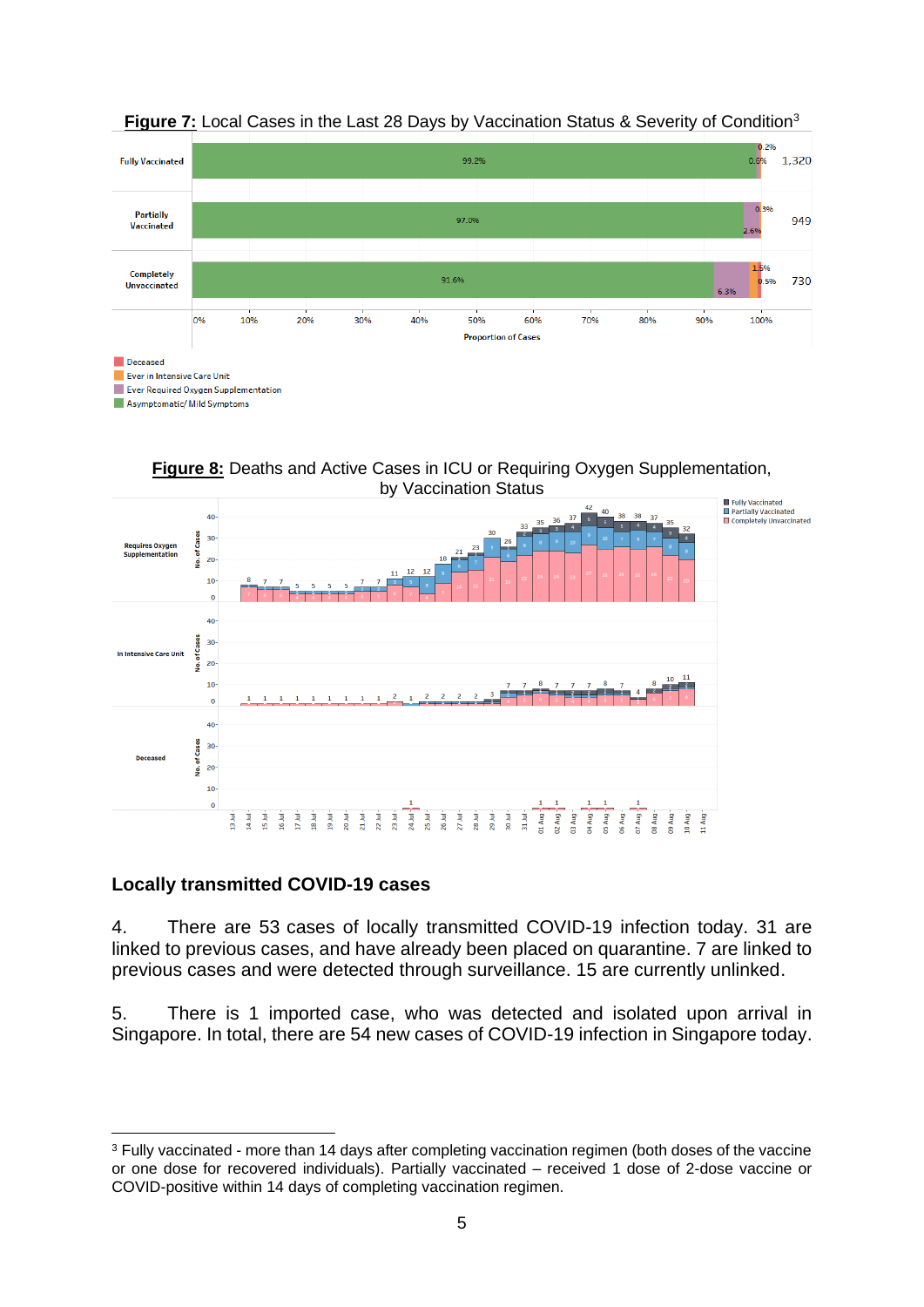

**Figure 9:** Number of Local Unlinked Cases and Linked Cases by Already Quarantined/ Detected through Surveillance <sup>4</sup>

#### **Summary of trends for local cases**

6. Overall, the number of new cases in the community has decreased from 799 cases in the week before to 481 cases in the past week. The number of unlinked cases in the community has also decreased from 238 cases in the week before to 138 cases in the past week. The 7-day moving average number of all linked community cases and all unlinked community cases are 49.0 and 19.7 respectively.



**Figure 10:** 7 Day Moving Average Number of Community Unlinked and Linked Cases<sup>4</sup>

<sup>4</sup> Incorporates re-classifications of earlier reported cases.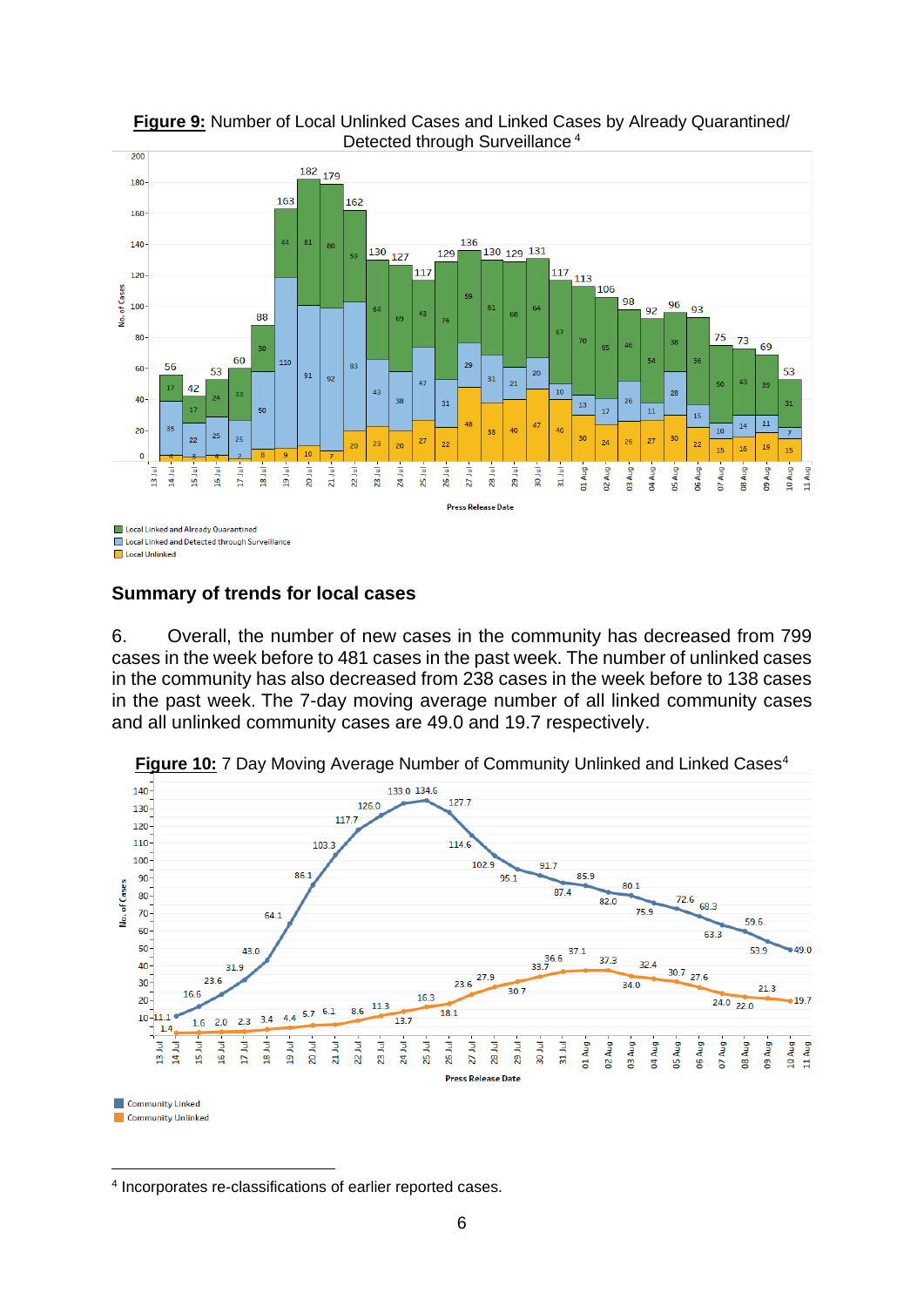

#### **Figure 11:** Local Cases in the Last 14 Days by Age Group and Vaccination Status

#### **Summary of trends for imported cases**

7. There is 1 imported case today who was detected upon arrival in Singapore.



**Figure 12:** Number of Imported Cases by Detected Upon Arrival/ Detected during SHN or Isolation

### **Active clusters under monitoring**

Detected during SHN or Isolation

8. There are currently 118 active clusters, ranging between 3 and 1,149 infections.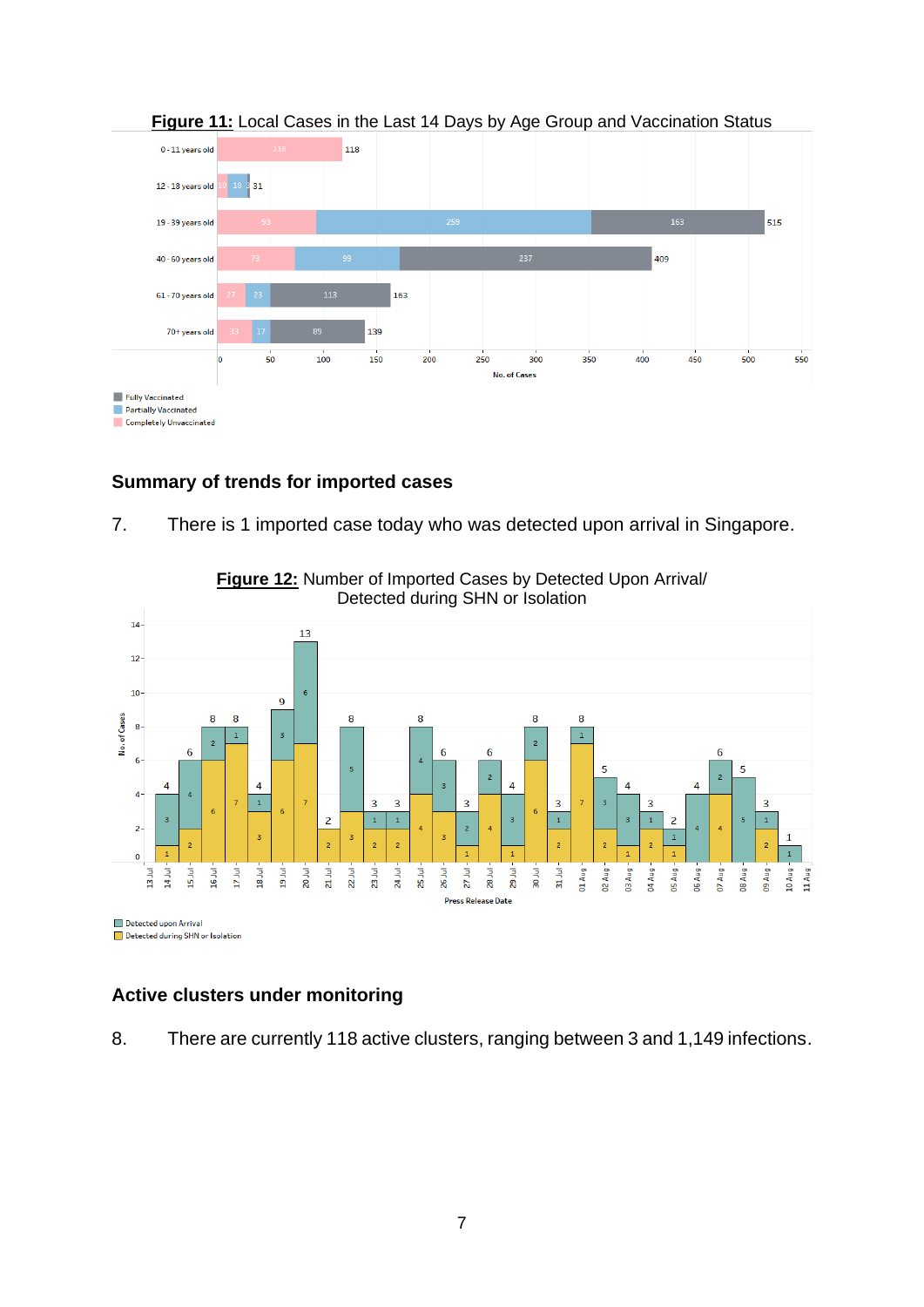

| <b>Cluster</b>                                      | <b>New Cases</b> | Total <sup>5</sup> |
|-----------------------------------------------------|------------------|--------------------|
| NKF Dialysis Centre (Sakyadhita)                    | 1                | $\overline{4}$     |
| Jurong Fishery Port/ Hong Lim Market & Food Centre* | 1                | 1,149              |
| Case 67343                                          | 1                | 40                 |
| Samy's Curry Restaurant                             | 1                | 61                 |
| <b>Punggol Primary School</b>                       | 0                | 17                 |
| Case 66567                                          | 5                | 30                 |
| Marina Bay Sands Casino                             | $\overline{2}$   | 65                 |
| Elsie's Kitchen                                     | 1                | 6                  |
| JEM                                                 | 1                | 6                  |
| <b>CHIJ Katong Convent</b>                          | $\overline{2}$   | 11                 |
| Kian Hiap Construction                              | 1                | 15                 |
| Case 66449                                          | $\overline{2}$   | 21                 |
| Case 67704                                          | 0                | 4                  |
| Chee Song Frozen Foods                              | $\overline{0}$   | $\overline{7}$     |
| <b>Westlite Juniper Dormitory</b>                   | 0                | 34                 |
| Case 67651                                          | $\overline{0}$   | 8                  |
| Case 67283                                          | 0                | 12                 |
| Case 66244                                          | 0                | 8                  |
| Case 67425                                          | 0                | 5                  |
| Home's Favourite Pte Ltd                            | 0                | 16                 |
| Case 67738                                          | 0                | 3                  |
| Sin Ming 23 Coffee Shop                             | $\overline{0}$   | $\overline{7}$     |
| North Bridge Road Market & Food Centre              | $\Omega$         | 13                 |
| Nimble/Knead                                        | 0                | $\overline{7}$     |
| Case 66542                                          | 0                | 4                  |

| <b>Figure 14: List of Active Clusters</b> |  |
|-------------------------------------------|--|
|-------------------------------------------|--|

<sup>5</sup> Includes new cases added today.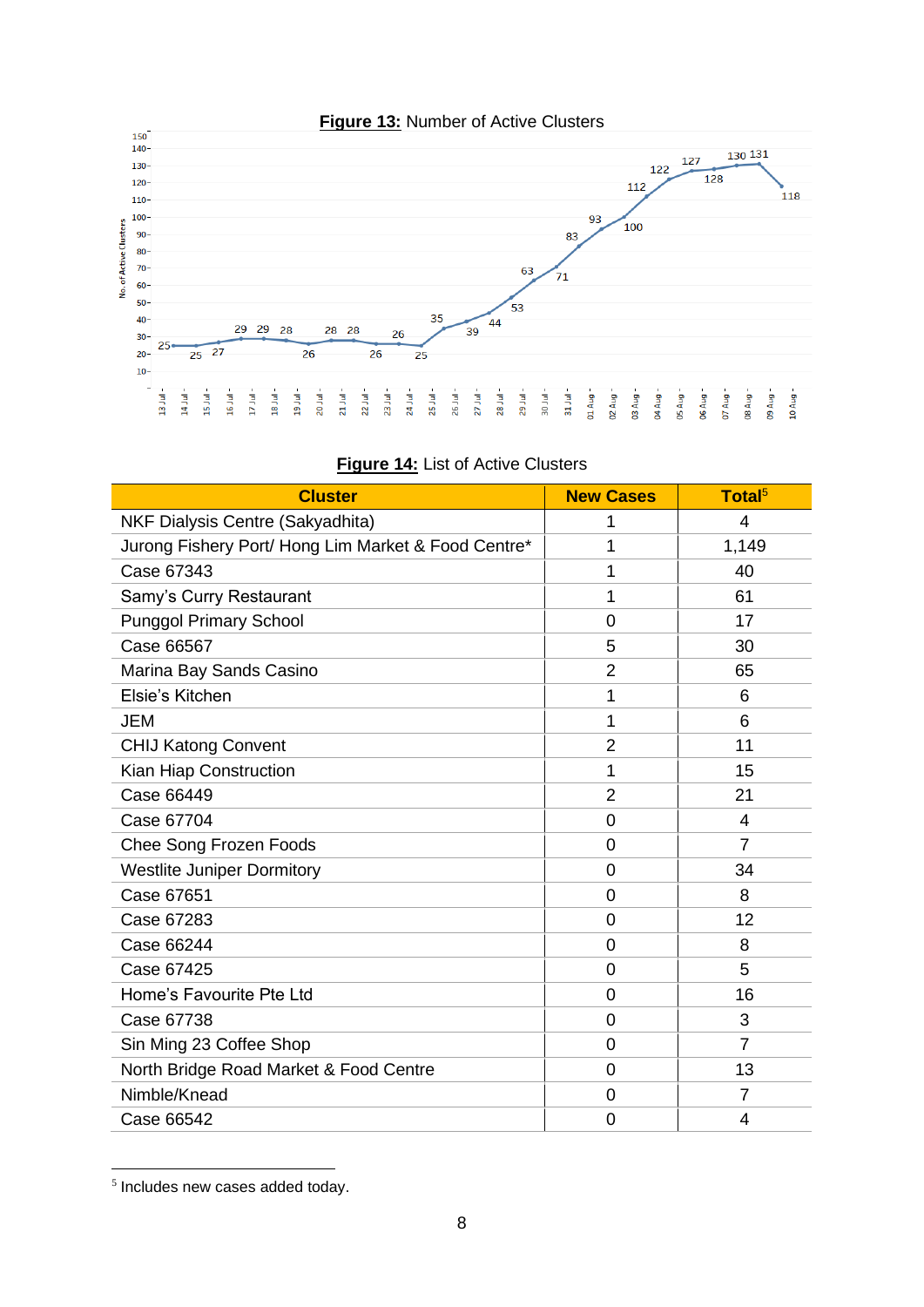| <b>Cluster</b>                              | <b>New Cases</b> | Total <sup>5</sup> |
|---------------------------------------------|------------------|--------------------|
| Case 67436                                  | 0                | 7                  |
| Case 65882                                  | $\overline{0}$   | 5                  |
| Case 67582                                  | 0                | 9                  |
| Changi General Hospital                     | 0                | 4                  |
| Case 66764                                  | $\mathbf 0$      | 4                  |
| Case 66804                                  | $\mathbf 0$      | 6                  |
| <b>Case 66844</b>                           | $\mathbf 0$      | $9\,$              |
| Case 67278                                  | $\mathbf 0$      | 5                  |
| Case 67276                                  | $\mathbf 0$      | $\overline{7}$     |
| Case 67476                                  | 0                | 6                  |
| Case 66998                                  | $\mathbf 0$      | 4                  |
| Case 65687                                  | 0                | 3                  |
| Case 66996                                  | $\mathbf 0$      | 3                  |
| Case 67143                                  | $\mathbf 0$      | 3                  |
| Case 67161                                  | 0                | 3                  |
| Case 67388                                  | $\mathbf 0$      | 3                  |
| Case 67471                                  | $\overline{0}$   | 5                  |
| Case 67534                                  | $\mathbf 0$      | $\overline{4}$     |
| <b>Westlite Mandai Dormitory</b>            | $\mathbf 0$      | 10                 |
| Case 67041                                  | $\overline{0}$   | 6                  |
| Case 67051                                  | $\mathbf 0$      | 5                  |
| Zuellig Pharma                              | $\mathbf 0$      | 8                  |
| Case 66707                                  | $\mathbf 0$      | 5                  |
| Case 66766                                  | $\mathbf 0$      | 3                  |
| Case 66922                                  | 0                | 3                  |
| Case 67014                                  | 0                | 3                  |
| Case 67069                                  | $\mathbf 0$      | 3                  |
| Case 67236                                  | 0                | 3                  |
| Case 66774                                  | $\mathbf 0$      | 7                  |
| Case 67048                                  | $\overline{0}$   | 8                  |
| Case 65999                                  | 0                | 5                  |
| <b>Institution S2 Selarang Park Complex</b> | $\pmb{0}$        | 8                  |
| KTV lounges/clubs                           | $\overline{0}$   | 252                |
| Case 65972                                  | 0                | 4                  |
| Case 66940                                  | $\pmb{0}$        | 4                  |
| Case 67017                                  | $\overline{0}$   | 3                  |
| Case 67078                                  | 0                | 3                  |
| Case 67227                                  | $\overline{0}$   | 3                  |
| Seng Leong Steel (Ent) Pte Ltd              | $\overline{0}$   | 5                  |
| Case 66754                                  | $\mathbf 0$      | 5                  |
| Case 67085                                  | 0                | 4                  |
| Case 67204                                  | 0                | 3                  |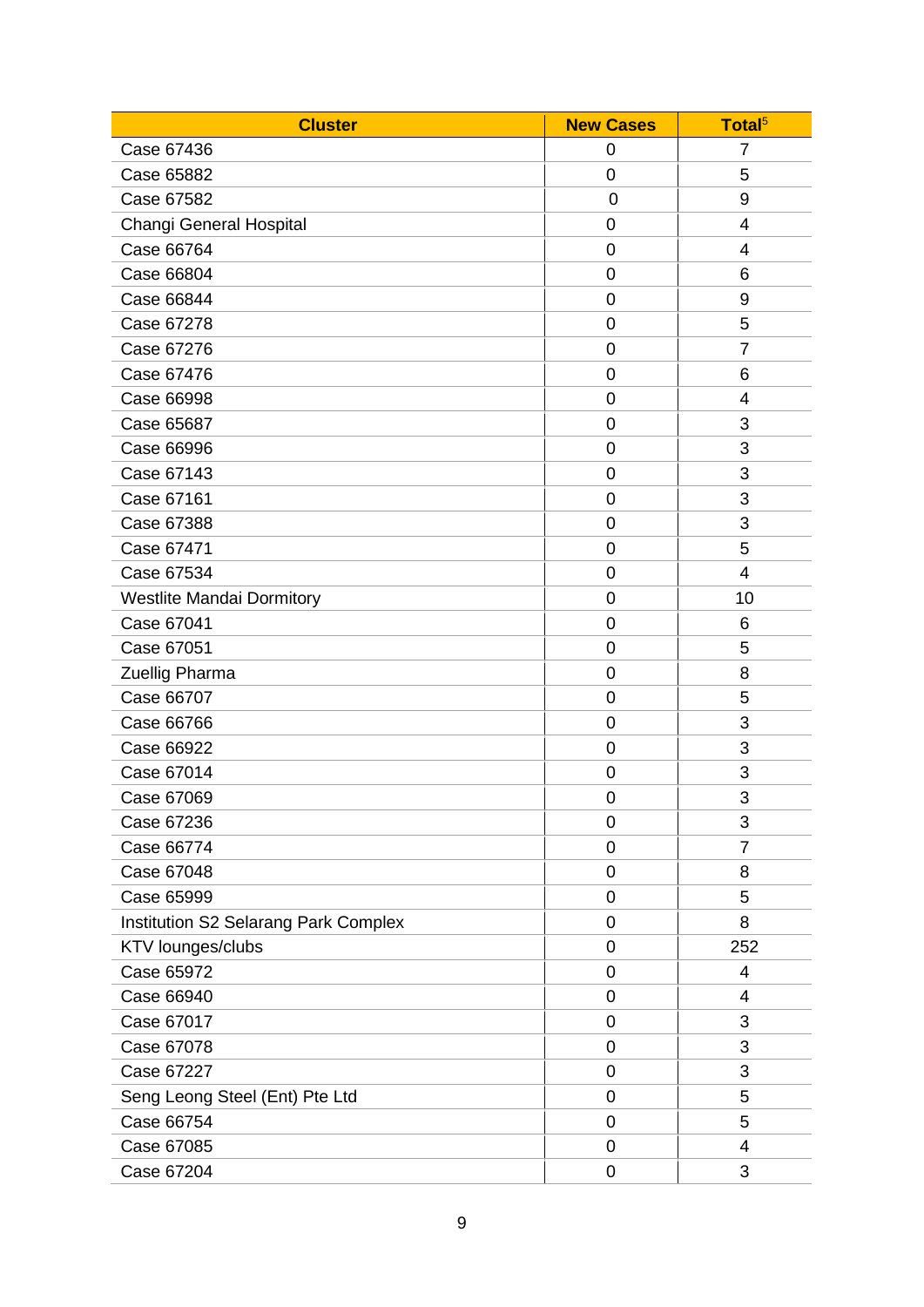| <b>Cluster</b>                   | <b>New Cases</b> | Total <sup>5</sup> |
|----------------------------------|------------------|--------------------|
| Case 67297                       | 0                | 3                  |
| Case 65952                       | $\mathbf 0$      | 5                  |
| Case 66929                       | 0                | 5                  |
| Case 66868                       | 0                | 3                  |
| Case 66888                       | $\mathbf 0$      | 3                  |
| Case 66913                       | $\mathbf 0$      | 3                  |
| Case 67004                       | 0                | 4                  |
| <b>Yishun Community Hospital</b> | $\mathbf 0$      | 4                  |
| Case 66391                       | $\mathbf 0$      | 3                  |
| Case 66713                       | 0                | 3                  |
| Case 66784                       | $\mathbf 0$      | 4                  |
| Case 66807                       | 0                | 5                  |
| Case 66851                       | $\mathbf 0$      | 5                  |
| Case 65751                       | $\mathbf 0$      | 8                  |
| Case 66623                       | 0                | 3                  |
| Case 65793                       | 0                | 3                  |
| Case 66240                       | $\mathbf 0$      | 4                  |
| Case 66790                       | $\mathbf 0$      | 3                  |
| Case 66995                       | 0                | 3                  |
| Case 66473                       | 0                | 4                  |
| Case 66464                       | $\mathbf 0$      | $\overline{7}$     |
| Case 66370                       | 0                | 4                  |
| Case 64697                       | $\mathbf 0$      | 76                 |
| Case 66293                       | 0                | 3                  |
| Case 66142                       | 0                | 3                  |
| Case 66450                       | $\mathbf 0$      | 3                  |
| Case 66458                       | $\mathbf 0$      | 4                  |
| Case 66482                       | 0                | 4                  |
| Case 66915                       | $\mathbf 0$      | 6                  |
| Case 66538                       | $\overline{0}$   | 4                  |
| Case 66517                       | 0                | 3                  |
| Case 66487                       | $\mathbf 0$      | 4                  |
| Case 66468                       | $\overline{0}$   | 3                  |
| Case 66462                       | 0                | 3                  |
| Case 66215                       | $\mathbf 0$      | 4                  |
| Case 66106                       | $\overline{0}$   | 3                  |
| Case 66377                       | 0                | 5                  |
| Case 66435                       | 0                | 6                  |
| Case 65893                       | $\mathbf 0$      | 6                  |
| Case 66413                       | $\mathbf 0$      | 4                  |
| PSC Express Pte Ltd              | 0                | 5                  |
| Case 66259                       | 0                | 4                  |